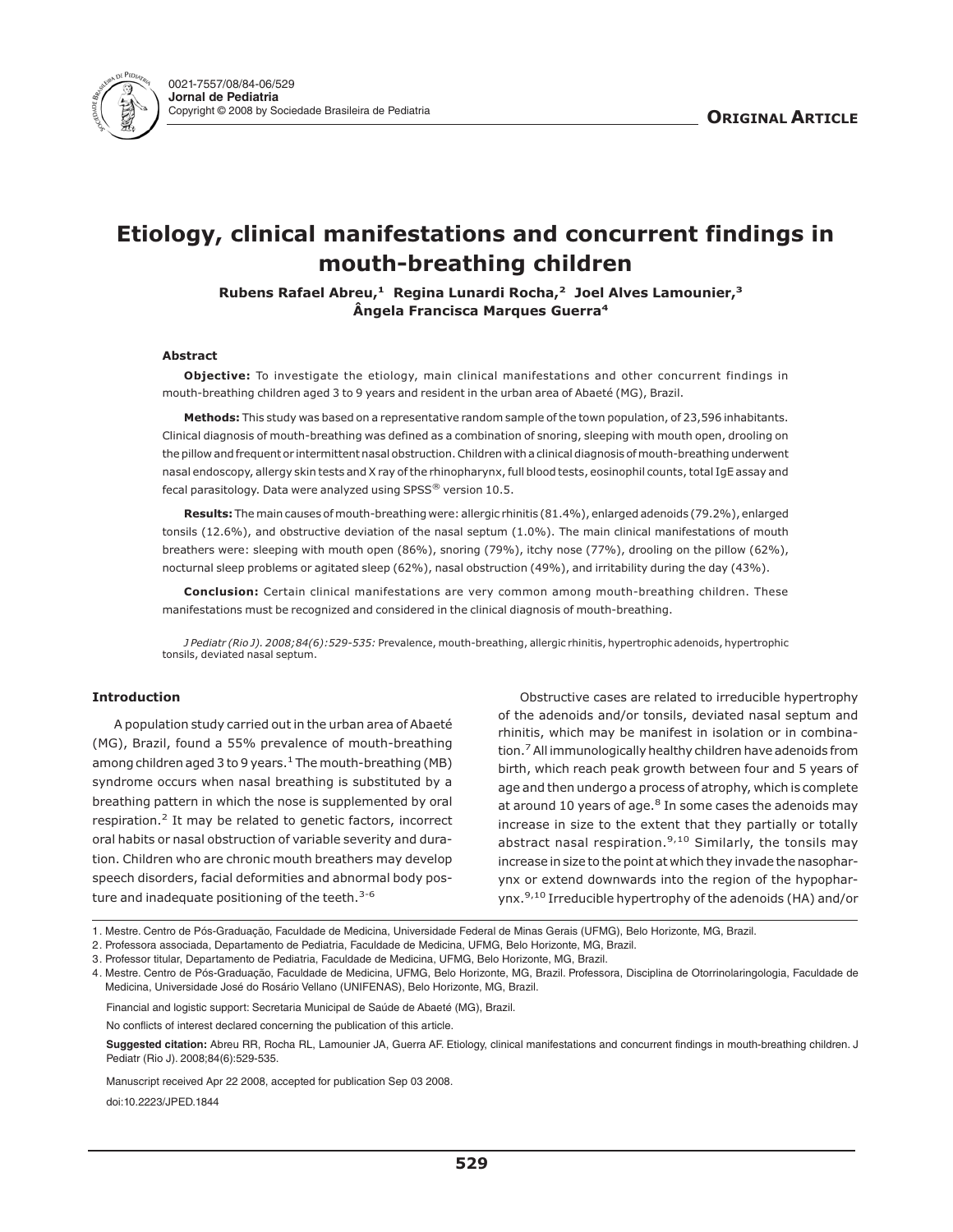tonsils is involved in the pathophysiology of obstructive forms of mouth-breathing, otitis media, sinusitis and nasopharyngitis and is considered the primary cause of sleep-related respiratory disorders and compromises children's physical and cognitive development.3

Among the different forms of rhinitis, allergic rhinitis (AR) has been identified as one of the most important causes of chronic MB in growing children and does not only affect normal development of the facial skeleton but also significantly interferes with overall health, asthma control and quality of life. $4,10$  It is defined as an inflammatory process of the nasal mucosa sufficient to provoke unilateral or bilateral nasal obstruction with intermittent or persistent obstruction resulting from hypertrophy of the inferior, middle or superior nasal conchae.11 It is nowadays a global public health problem in the general population with a major impact on children's quality of life.<sup>12,13</sup> Diagnosis is eminently clinical and treatment can be carried out by primary care providers.<sup>10</sup>

Deviated nasal septum (DNS) is a common condition which originates in the prenatal period, delivery or during growth. However, respiratory disorders only occur when there is obstruction. The condition may be symptomatic (with nasal obstruction) or asymptomatic (without nasal obstruction).7

This study investigated the prevalence of predisposing factors, clinical manifestations and concurrent findings in mouth-breathing children from the town of Abaeté (MG), Brazil. The results of this research may make a significant contribution to public health, making it possible to identify and correctly manage clinically controllable obstructive conditions, thereby reducing unnecessary referrals to secondary care providers, which currently have excessive demand in this specialty.

## **Methods**

This population study was approved by the Pediatrics Department and the Research Ethics Committee of the Universidade Federal de Minas Gerais (UFMG). The municipality has a population of 23,596 inhabitants, 20,073 (85.07%) of whom live in the urban area and 3,523 (14.93%) of whom live in the rural area. The population of children aged 3 to 9 years totals 2,927 individuals, of whom 2,490 (85.07%) live in the urban area while 427 (14.93%) live in the rural area. The target population of this study is the 2,490 children living in the rural area, who account for 10.55% of the entire population.14

The age range of 3 to 9 years was chosen because peak HA incidence is observed in the middle of this range. It was therefore possible to identify both mouth-breathing children in the initial phases and also children with the craniofacial deformities characteristic of untreated later stage cases.

Two interviewers, students on the Nursing course at the Universidade Presidente Antônio Carlos (UNIPAC), in Bom Despacho (MG), Brazil, were trained to select the population to be investigated and to administer the socioeconomic questionnaire. The interviewers visited a total of 1,538 households, grouped into 106 blocks. Inhabited blocks were numbered from 1 to 416 and a random number table used to choose an initial lot of 90 blocks. Extra blocks were chosen by the same method until sufficient blocks had been chosen to locate a sample of 370 children. The blocks chosen were then grouped into the 10 neighborhoods of the town, which were numbered from one to 10 and chosen by lots to define the order of fieldwork.15,16

The 370 children included 193 (52.2 %) boys and 177 (47.8 %) girls and had a mean age of 5.93 years (with a standard deviation of 1.94/year). They were assessed at the Municipal Health Department's pediatric clinic by the pediatrician and researcher who identified the signs and/or symptoms of MB. This assessment was made in conformity with the social and political precepts of the SUS (Brazilian National Health Service), and with due authorization from those responsible for the children. In 16 cases permission was not given; this fact was noted for the purposes of statistical analysis and was not considered as a loss to the sample. With the objective of increasing representativeness, only one child from each household was enrolled.

Children were excluded from the study if they had heart diseases, pneumonia, or other comorbidities that could interfere with the results of the research, or if the free and informed consent form was not signed or if they were less than 3 or more than 9 years old.

Two protocols for clinical diagnosis of mouth-breathing were developed specifically for this study, the first for patient history (Table 1) and the second for clinical examination findings (Table 2). No instruments could be found in the literature that were validated and appropriate for the purpose. Since diagnosis was based on clinical criteria, all children were symptomatic at the time of the medical examination.

In order to investigate etiologic factors complications of the MB cases, the children underwent clinical examination, endoscopy, radiology, laboratory tests and allergy skin tests.

The pediatrician carried out physical examinations of the nasal cavities after prior training at a specialist clinic. Examinations were performed with indirect lighting via a mirror using a rhinoscope. Findings recorded were: coloration of nasal mucosa (normal, pale or inflamed), the size of inferior and/or middle conchae (normal, hypertrophic or atrophied) and the presence or absence of secretions.

The oral cavity examination was carried out with adequate and even lighting and with tongue depressed at its middle third to avoid provoking the gag reflex.

Nasal endoscopy was carried out at the Hospital São Vicente de Paulo, in Abaeté, by a otorhinolaryngology specialist using a Machida® ENT-30 P III 3.2 mm nasal-laryngeal fibroscope and the examination was recorded on videotape. The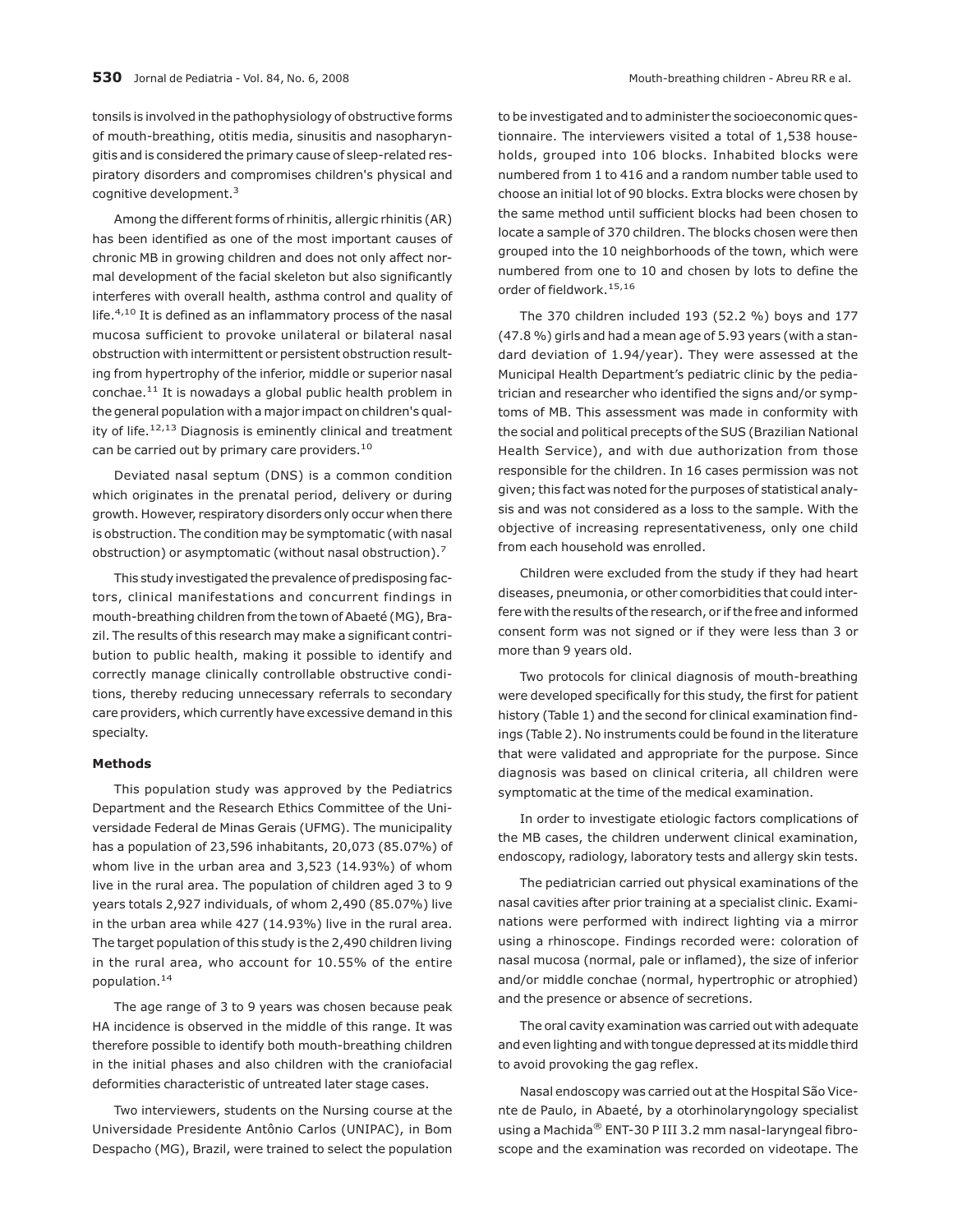#### **Table 1** - Patient history protocol with clinical criteria for identifying mouth-breathing children\*

| <b>Variables</b>                                                                                           | Yes | <b>No</b> |
|------------------------------------------------------------------------------------------------------------|-----|-----------|
|                                                                                                            |     |           |
| Major signs                                                                                                |     |           |
| Snores                                                                                                     |     |           |
|                                                                                                            |     |           |
| Sleeps with mouth open                                                                                     |     |           |
|                                                                                                            |     |           |
| Drools on pillow                                                                                           |     |           |
| Complains of a blocked nose every day                                                                      |     |           |
|                                                                                                            |     |           |
| Minor signs                                                                                                |     |           |
| Itchy nose                                                                                                 |     |           |
|                                                                                                            |     |           |
| Complains of a blocked nose sporadically                                                                   |     |           |
| Nighttime breathing difficulties or agitated sleep                                                         |     |           |
|                                                                                                            |     |           |
| Sleepy during the day                                                                                      |     |           |
| Irritable during the day                                                                                   |     |           |
|                                                                                                            |     |           |
| Difficulty or slow swallowing food                                                                         |     |           |
| More than three episodes of ear nose or throat infection (confirmed by a doctor) during previous 12 months |     |           |
|                                                                                                            |     |           |
| Problems at school or failed years                                                                         |     |           |
|                                                                                                            |     |           |

\* Children were considered mouth breathers if they had two major signs or one major sign associated with two or more minor signs at the time of the pediatric consultation.

examiner made her diagnosis based on her endoscopic observations with no knowledge of any other patient information. Before examination patients were informed of the possibility of discomfort and a topical vasoconstrictor was applied. It was decided not to use topical anesthetic. All of the children tolerated the examination well and all examinations were without incident. Patients who did not attend and those who had acute upper airway infections or AR were examined at a later date after clinical improvement and by prior appointment.

Endoscopic diagnosis was based on color of nasal mucosa, size of inferior and middle conchae, the position of the septum within the nasal cavity and the size of adenoids. Inferior and/or middle conchae whether unilaterally or bilaterally, were defined as hypertrophic if their volume remained excessive even after vasoconstriction. Hypertrophy was classified as grade I (inferior and/or middle nasal conchae occupying 25% of the nasal fossa), grade II (inferior and/or middle nasal conchae occupying 50% of the nasal fossa) and grade III (inferior and/or middle nasal conchae occupying 75% or more of the nasal fossa). $^{17}$  Conchae were defined as hypertrophic if they occupied more than 50% of the nasal fossa.

Septal deformities were classified by area according to the topography of the nasal cavity involved: area 1 (vestibular area), where septal deviation affect nasal respiration very little; area 2 (nasal valve area), where deviations result in very significant obstruction; area 3 (attical area), where there may be obstruction below the cartilaginous framework and nasal bones, resulting in permanent nasal obstruction and sinus involvement; area 4 (anterior turbinate area); and area 5 (posterior turbinate area), where deviations cause facial pain, nasal obstruction and postnasal secretions and also compromise the auditory tube.<sup>18</sup> Deviations were defined as obstructive if they were manifest bilaterally in areas 2, 3, 4 or 5.

Adenoids were defined as hypertrophic if they occupied an area greater than or equal to 70% of the rhinopharynx on endoscopy.19

A VMI Compacto 500 conventional X ray machine was used for radiological assessment of the rhinopharynx. The tests were carried out by a technician trained at a specialist clinic and were interpreted by a physician specialized in radiology.

The allergy skin tests (AST) were performed using allergenic extracts provided by FDA Allergenic Ltda. Tests were carried out by a nurse trained at a specialist clinic under supervision by the pediatrician responsible for this research.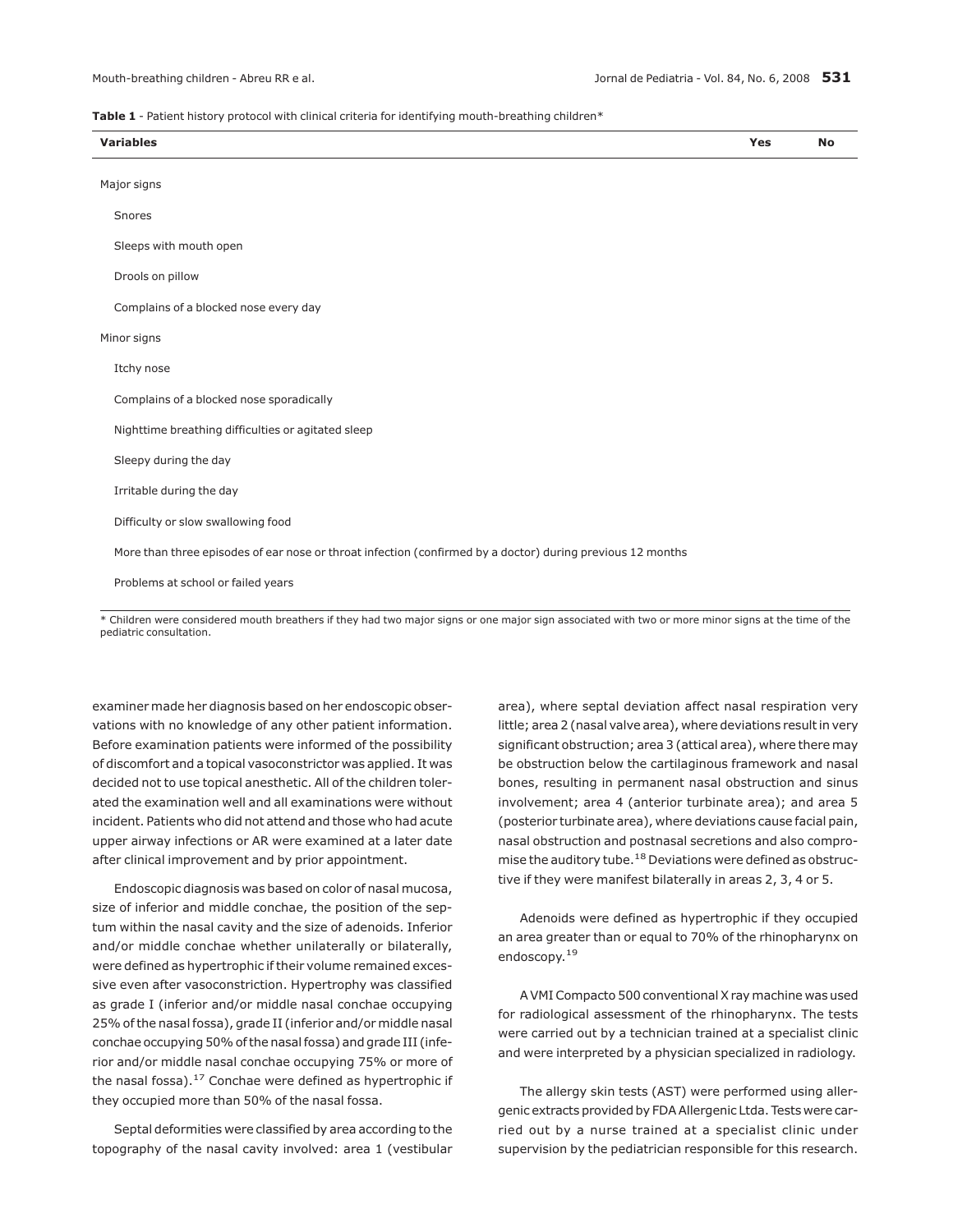**Table 2** - Physical examination protocol for identification of mouth-breathing children\*

| $V$ ari<br>Variables | va.<br>15 | No |
|----------------------|-----------|----|
|                      |           |    |

|  | Major signs |  |  |
|--|-------------|--|--|
|  |             |  |  |
|  |             |  |  |

Craniofacial abnormalities (adenoid facies)

High arched palate

Open bite (with no history of thumb sucking or pacifier use)

Hypertrophy of nasal conchae

Deviated nasal septum

Tonsils increased in size to grade III or IV

Cleft lip (protruding lower lip)

#### Minor signs

Abnormal chest

Abnormal posture

Involvement of tympanic membranes (opaque appearance, hyperemia, perforation and/or thickening)

#### Nasal voice

Speech disorders (tongue thrust, mixing up letters and/or sigmatism)

\* Children were considered mouth breathers if they had two major signs or one major sign associated with two or more minor signs at the time of the pediatric consultation.

All laboratory tests were carried out on the same day by a laboratory accredited by the Municipal Health Department of Abaeté.

Clinical diagnosis of AR was based on nasal obstruction and/or coryza; rapid-fire sneezing; nasal itching; inferior and/or middle nasal conchae visibly enlarged, with unilateral or bilateral hypertrophy being considered abnormal irrespective of the presence of secretions; allergy test results and total IgE assay results. Since this was a prevalence study there was no way of differentiating transitory hypertrophy from permanent hypertrophy.

Enlarged tonsils were defined as grade I when up to 25% of the oropharynx was obstructed, grade II, when there was 25-50% obstruction; grade III where obstruction was > 50% and < 75%; and grade IV, where over > 75% of the oropharynx cross section was obstructed. Tonsils were classed as hypertrophic at grade III or IV.<sup>20</sup>

For this study, adenoids were classed as hypertrophic when enlarged by ≥ 50% and were classed as obstructive of nose breathing when enlarged by  $\geq 70\%$ , <sup>21</sup> both on the endoscopic examination and the X ray of the rhinopharynx.

Statistical analysis was carried out using SPSS<sup>®</sup> version 10.5 to calculate odds ratios with confidence intervals and to

apply the chi-square test, with results considered significant at  $p < 0.05$ .

## **Results**

From the initial sample of 370 children, 204 (55%) were diagnosed clinically as mouth breathers. From this subset of 204 children, 11 (5.4%) did not complete the study due to dropping out or moving town and 18 (8.8%) did not present for all of the tests. The final sample therefore included 193 children, 175 (90.67%) for whom all test results were available and 18 (9.32%) with incomplete results. The patient history results showed that the most common clinical manifestations of mouth-breathing were: sleeping with the mouth open (86%), snoring (79%), itching nose (77%) and drooling on the pillow (62%). Table 3 contains the results of statistical analysis of the clinical manifestations on the patient history protocol and Table 4 contains the results of the statistical analysis of the clinical examination findings.

A total of 81.4% of the patients had a positive AST result, with 19.6% of the sample having a positive test for a single item and 61.8% for two or more items. Dust mites (59%) and fungi (37%) were the most common allergens, followed by pyrethrins (28%) and animal hair (27%).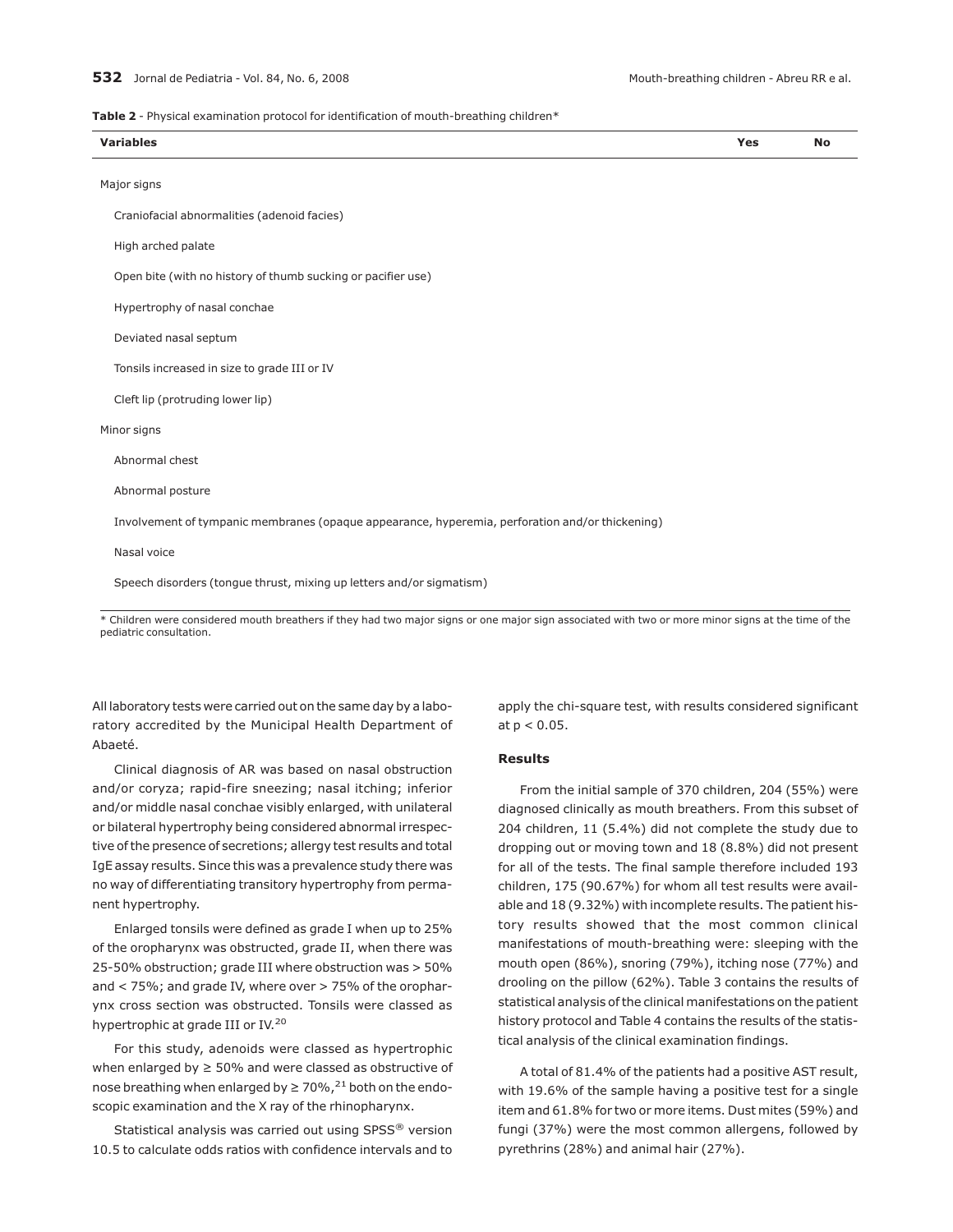**Table 3** - Main clinical manifestations in mouth-breathing children's patient histories

| <b>Variables</b>       | $p*$  | <b>OR</b> | <b>Confidence interval of OR</b> |
|------------------------|-------|-----------|----------------------------------|
| Snores                 | 0.001 | 45.3      | 23.4-87.8                        |
| Sleeps with mouth open | 0.001 | 40.2      | $22.1 - 73.7$                    |
| Drools on pillow       | 0.001 | 32.7      | 15.1-69.9                        |
| Blocked nose daily     | 0.001 | 78.4      | 10.7-72.4                        |
| Itchy nose             | 0.001 | 8.9       | $5.5 - 14.4$                     |
|                        |       |           |                                  |

OR = odds ratio. \* Significant at p < 0.05.

**Table 4** - Main findings of clinical examinations of mouth-breathing children

| <b>Variables</b>           | $p*$  | <b>OR</b> | <b>Confidence interval of OR</b> |
|----------------------------|-------|-----------|----------------------------------|
|                            |       |           |                                  |
| Craniofacial abnormalities | 0.001 | 265.5     | 90.9-775.1                       |
|                            |       |           |                                  |
| High arched palate         | 0.001 | 205.4     | 84.6-498.7                       |
|                            | 0.001 | 138.6     | 48.6-395.3                       |
| Hypertrophic conchae       |       |           |                                  |
| Cleft lip                  | 0.001 | 241.5     | 90.0-647.7                       |
|                            |       |           |                                  |
| Thoracic abnormalities     | 0.001 | 289.8     | 39.7-2,113.1                     |
|                            |       |           |                                  |

OR = odds ratio.

\* Significant at p < 0.05.

Total IgE was elevated in 87.9% of the patients, taking 60 UI/ml as the cutoff. The eosinophil count cutoff was set at < 4% of the total white blood count, identifying 32.1% of the patients as having eosinophilia. It is known that eosinophil counts are not a good indicator of allergy, since they are influenced by many factors, the most important of which is intestinal parasitosis. In this study, the overall prevalence of intestinal parasitosis was 9.5% and there was no association between eosinophilia and intestinal parasitosis ( $p = 0.239$ ).

On the basis of the nasal endoscopy examination, 23.7% of the children had hypertrophic adenoids enlarged by 50 to 75% and 13.9% by more than 75%, i.e., according to this direct visual examination, 37.6% of the children assessed had hypertrophic adenoids.

The rhinopharynx X ray indicated that 55.6% of the children had an airway reduced by 50 to 75% and 23.6% by more than 75%, i.e., according to this radiology imaging exam, 79.2% of the children assessed had hypertrophic adenoids.

Nasal endoscopy indicated that 179 children (72.1%) had some type of nasal septum deviation. Of these, 107 (59.8%) were unilateral deviations and 20 (11.2%) were bilateral, in area 1 on one side and area 2, 3, 4 or 5 in the contralateral nasal cavity. Only two children (1.0%) had deviations considered obstructive (bilateral in areas 2, 3, 4 or 5).

A 12.6% prevalence rate of enlarged tonsils was observed, breaking down to 7.4% with grade III hypertrophy and 5.1% with grade IV.

## **Discussion**

Diagnosis of MB is clinical, and the pediatrician, who generally has the first contact with mouth breathing children, should take a detailed patient history and give due weight to information on clinical manifestations, ensuring early diagnosis and appropriate intervention. A large proportion of parents or guardians will not spontaneously volunteer information on disorders such as snoring, sleeping with the mouth open, drooling on the pillow or an itchy nose, because they believe they are unimportant or normal.

A recent study conducted at the pediatric otorhinolaryngology service run by the public health system of Belo Horizonte (MG), Brazil, indicated that AR (35.3%) was the most often diagnosed etiology for MB cases referred by primary care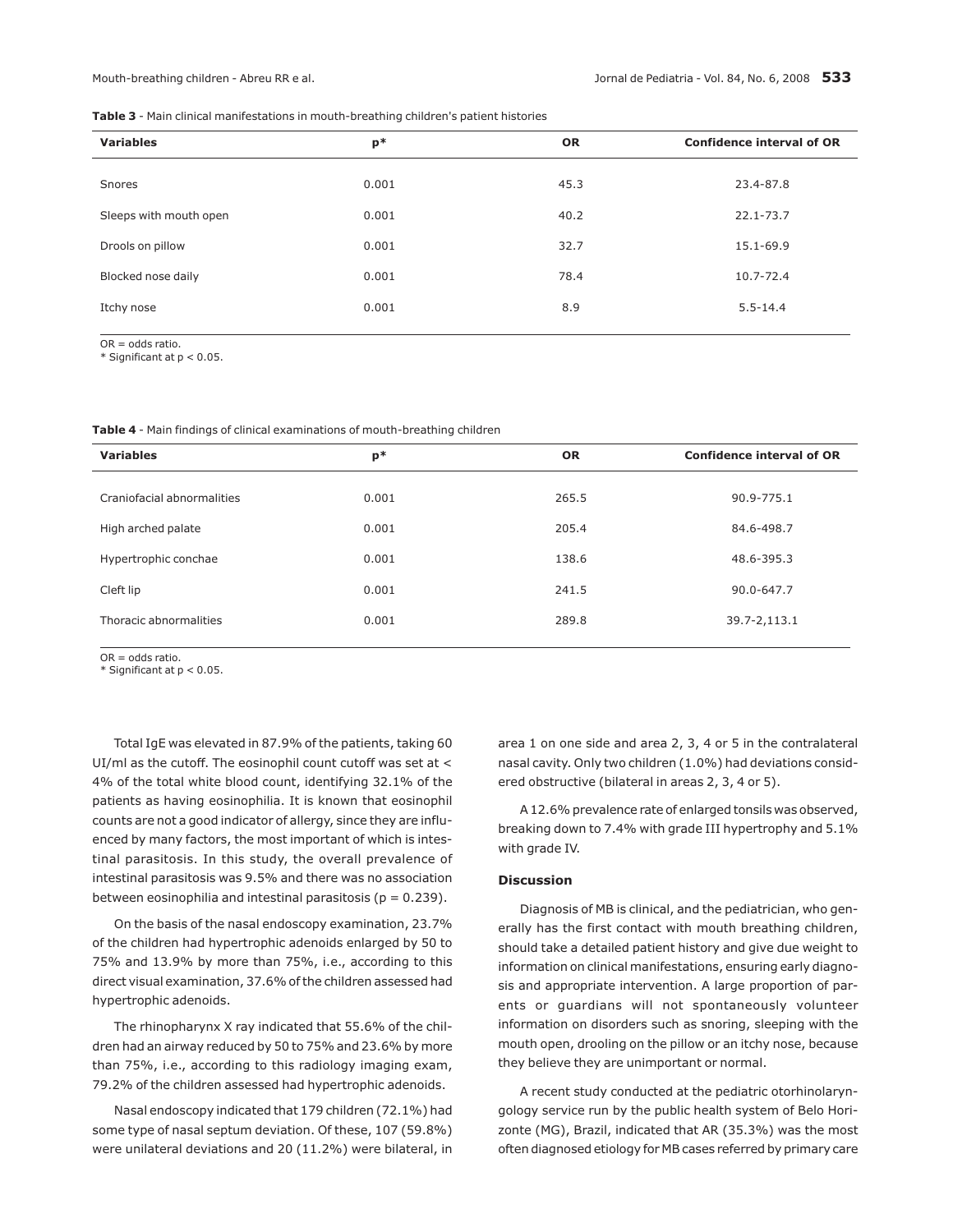providers,<sup>10</sup> followed by hypertrophic adenoids (19.1%) and hypertrophic tonsils (2.4%). In our study, the main causes of MB were: AR (81.4%), hypertrophic adenoids (79.2%), hypertrophic tonsils (12.6%) and obstructive deviated nasal septum (1.0%).

The increase in prevalence of rhinopathies has been confirmed by several different studies, and AR is the most common type.10,22 Domestic dust, dermatophagoides, mold and animal hair are the most often identified allergens, which was also true of the results of this study, where 81.4 % of the sample had positive AST results, with 61.8% of cases being positive for two or more items. Furthermore, dust mites were the most common allergen with 59.0% positivity. Allergy testing is important in differential diagnosis for nasal conditions and for determining sensitization profiles, which in turn make it possible to reduce exposure. These tests are simple, easy to carry out, of low-cost and offer high sensitivity; the result is immediate and there is no need for expensive laboratory tests and they also have great educational value since the patient can clearly see the allergic response.<sup>23</sup> this study found that 54.6% of the children suffered from itchy noses and 65.9% hypertrophic nasal conchae, which are characteristic of AR.

Specific IgE assays are the most important "in vitro" method for diagnosing IgE-mediated hypersensitivity and correlate significantly with AST. Total IgE assays are influenced by several specific individual factors and situations and do not therefore have a significant correlation with AST.<sup>24</sup>

According to some authors, hyperplasia of adenoids and tonsils are important causes of upper airway obstructions in children.4,25 The present study is in agreement with those authors, finding that 29.5% of cases involved hypertrophic adenoids, being the second most frequent cause; hypertrophy of the tonsils was the third most frequent cause of MB and was diagnosed in 12.6% of the sample.

According to some authors, there are strong positive correlations between rhinopharynx supplementary tests, such as X ray findings, and clinical and surgical parameters. X rays are of low cost, simple and widely available and this has become the method of choice for initial assessment of hypertrophic adenoids. Although it is routine practice to provide radiological findings together with subjective opinions, many authors call attention to their limitations and recommend objective assessments, with the adenoid-nasopharynx ratio being the most reliable in routine radiological practice.<sup>26</sup> In this study, radiological findings were based on subjective assessment and we believe that this is what caused the discrepancy between the results obtained from the two types of examination, where endoscopy findings defined 37.6% of patients as having hypertrophic adenoids while rhinopharynx X rays classed 79.2% as having the same condition.

For other authors, nasal endoscopy is a more trustworthy test than X ray of the rhinopharynx for assessing hypertrophic adenoids, it is well-tolerated and can be carried out away from the hospital environment, which could increase its routine applications.27,28

One possible cause of nasal obstruction is deviations or deformities of the nasal septum. In a study carried out in Curitiba, PR, 534 volunteers without any prior diagnosis of respiratory disorder were assessed and a prevalence of 60.3% of DSN was detected.<sup>29</sup> This result is very close to what was found in this study, where 72.1% of the patients exhibited some degree of DSN, although this result does not agree with the claims of causality made for nasal obstruction, since only 1.03% of cases in this study exhibited an obstructive deviated nasal septum.

With relation to hypertrophic tonsils, a study carried out in Turkey<sup>30</sup> with a sample of  $1,211$  children aged 6 to 13 years found an overall prevalence of 11%, which is very similar to the figure observed here (12.6%).

Possible limitations of this study include the fact that the follow-up tests were not carried out for children who were not diagnosed as mouth breathers according to clinical criteria, thereby preventing identification of false-negatives; the use of subjective X ray findings; and the fact that financial considerations made it impossible to perform specific IgE assays for all of the antigens assessed by the AST.

Approximately two thirds of the patients in this study who were diagnosed with MB also had RA. This is a condition that pediatricians are capable of managing as long as they have received theoretical and practical training to deal with this important public health problem. Only difficult to control cases of RA should be referred to specialist centers for assessment, after weighing up possible comorbidities. Correct management of these cases reduces overload caused by unnecessary use of specialized services, in addition to reducing additional inconvenience to patients and their families and cost to the public health service.

## **References**

- 1. Abreu RR. Prevalência e fatores associados em crianças de três a nove anos respiradoras orais em Abaeté - MG, Brasil [dissertação]. Belo Horizonte: Universidade Federal de Minas Gerais; 2007.
- 2. De Menezes VA, Leal RB, Pessoa RS, Pontes RM. [Prevalência e](http://www.ncbi.nlm.nih.gov/entrez/query.fcgi?cmd=Retrieve&db=pubmed&dopt=abstract&list_uids=17119778) [fatores associados à respiração oral em escolares participantes](http://www.ncbi.nlm.nih.gov/entrez/query.fcgi?cmd=Retrieve&db=pubmed&dopt=abstract&list_uids=17119778) [do projeto Santo Amaro - Recife, Brasil.](http://www.ncbi.nlm.nih.gov/entrez/query.fcgi?cmd=Retrieve&db=pubmed&dopt=abstract&list_uids=17119778) Rev Bras Otorrinolaringol. 2006;72:394-9.
- 3. Godinho R, Britto AT, Carvalho DG, Mocellin M. The role of adenotonsillar hipertrophy in mouth-breathing syndrome. In: IV IAPO (Interamerican Association of Pediatric Otorhinolaryngology). Manual of Pediatric Otorhinolaryngologhy. Sete Lagoas: WEBSITE IAPO; 2006;15:83-88.